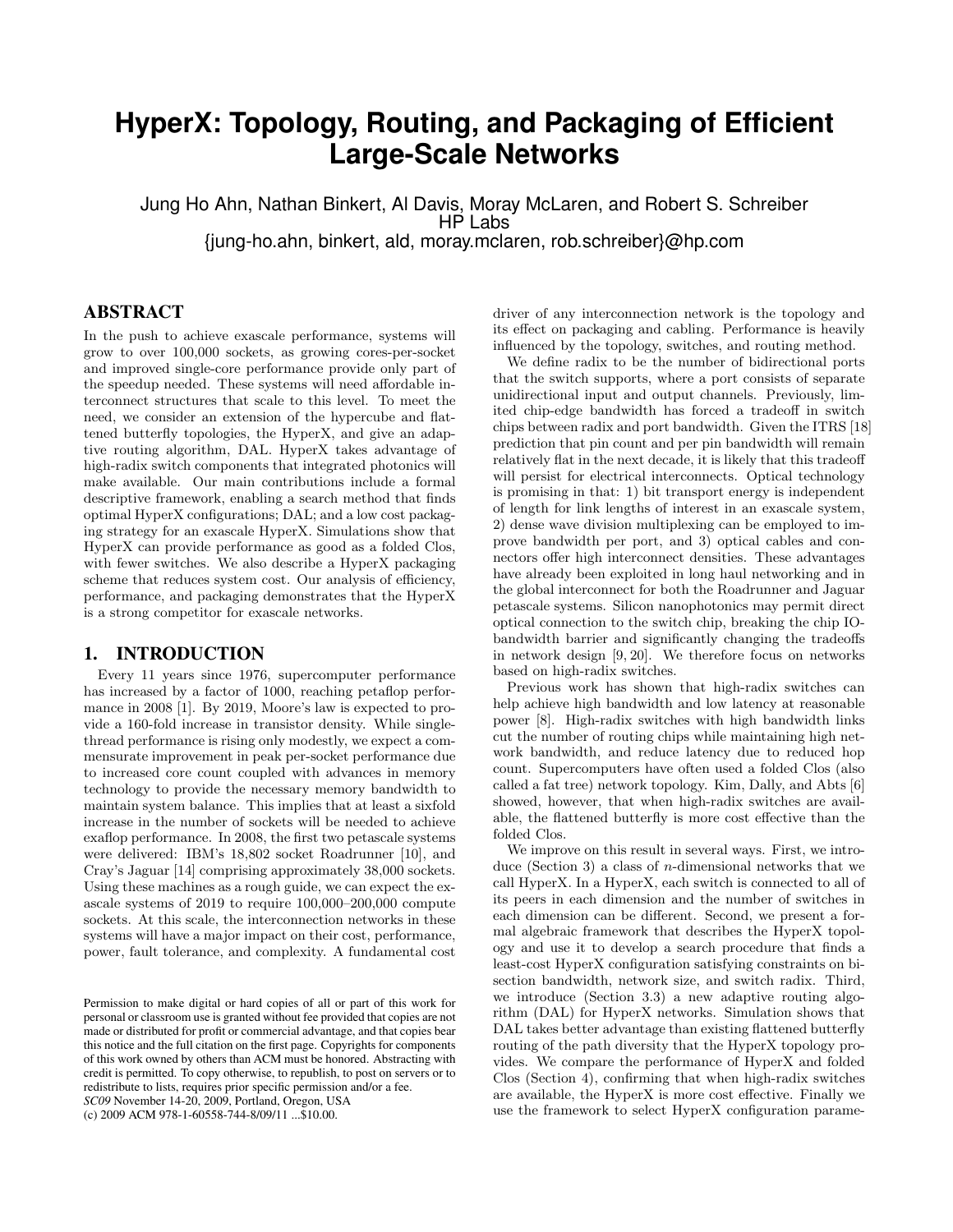ters to significantly simplify packaging (Section 5) which improves fault tolerance (Section 6) and cost when compared to similar sized folded Clos networks.

HyperX can easily be viewed as a simple extension of either the flattened butterfly or the hypercube concepts<sup>1</sup>, and HyperX certainly has similarities to both. Interestingly, both flattened butterfly and hypercube topologies can be expressed in our formal framework and therefore could be viewed as particular points in the HyperX topology space. In Section 3.1.2 we find that the general HyperX with fewest switches (and given network size and bisection bandwidth) is from 8 to 28 percent smaller than the best flattened butterfly. More importantly, we want to emphasize that the novel contribution of this paper is not the topology but rather the formalized framework, search procedure, DAL, and packaging results.

# 2. FOLDED CLOS AND FLATTENED BUT-TERFLY NETWORKS

This section provides an overview of folded Clos and flattened butterfly networks and their routing algorithms. Clos is the predominant high-radix topology in use in parallel computers today [2, 4, 10, 12]. Folded Clos networks can be constructed with switches of radix 4, but become more cost effective as switch radix increases due to reduced component count. Several routing strategies can exploit the path diversity of folded Clos networks. As switches have more ports, high-radix direct networks can be implemented. The flattened butterfly can be viewed as transformations of folded Clos networks. The resulting networks permit several routing strategies, including those derived from the folded Clos.

# 2.1 Network topologies

# *2.1.1 Folded Clos networks*

Figure 1 illustrates a two-level folded Clos or fat tree [11] built from 8-port switches. In general, an L-level folded Clos based on a radix  $R$  switch consists of a core layer having  $(R/2)^{L-1}$  downward-facing switches each having R ports. There are  $2(R/2)^L$  links connecting adjacent layers. The lower layers can be seen, hierarchically, as consisting of exactly R separate subnetworks, each of which is a virtual crossbar having  $(R/2)^{L-1}$  ports. These are perfect-shuffle connected to the core layer. Let N, the network size, denote the number of terminals in the network, and P denote the total number of switches. With an R-port switch, an L-level folded Clos has:  $N = 2 \times (R/2)^L$  terminals;  $(R/2)^{L-1}$  core switches;  $P = (2L - 1)(R/2)^{L-1}$  switches in total; and a maximum path length of  $2L-1$  switches and  $2L$  hops. Note that an arbitrarily large folded Clos network can be built from switches of fixed radix. The ratio of switches to terminals in a folded Clos is  $P/N = (2L - 1)/R$ . Since the number of levels  $L = O(\log N / \log R)$ , increasing switch radix reduces switch count faster than linearly:  $O(1/(R \log R))$ .

The folded Clos is an *indirect* network: terminals are connected to leaf switches and packets can be routed through terminal-less internal switches. In a direct network, all switches



Figure 1: Folded Clos network  $L = 2, R = 8$ .

connect to a number of terminals, and use their remaining ports to connect to other switches. The mesh and the torus are direct networks; a torus is symmetric—all switches are identical and identically located with respect to the network as a whole. The HyperX network is also a symmetric, direct network.

A folded Clos provides very high throughput even on difficult traffic patterns, and any permutation can be routed without blocking. Depending on their relative location, two given terminals, s and d, will have  $a(s, d) = (R/2)^m$  lowest common ancestor switches, for some  $0 \leq m \leq L - 1$ . The shortest paths connecting them use the unique up-link path to any of the lowest common ancestor switches, and then route the message on the unique down-link path to the destination. To route, the common ancestor can be chosen at random (with uniform probability) to balance the traffic load. Except at the edge level, any failed switch can be avoided without losing connectivity. Once the common ancestor is chosen, however, there is no residual capacity to adapt to congestion or faults.

Although a folded Clos is nonblocking for any permutation, global knowledge is required to allocate a set of linkdisjoint routes; this is impractical in a large-scale network. With practical routing methods that lack global information, packets can be delayed at internal switches by contention for switch ports and links. Folded Clos networks are deadlock free, since they contain no cycles.

The plethora of paths in a folded Clos suggests that by modifying the topology and the routing strategy to reduce the number of alternate paths, a more efficient network can be constructed. The flattened butterfly [6] network is an example. For large networks, a folded Clos that provides full bandwidth between any two levels is expensive and may not be necessary. Designers save cost by tapering the link count in the upper levels of the hierarchy [15].

## *2.1.2 Flattened butterflies*

As shown in Figure 2, a flattened butterfly can be derived from a butterfly network by mapping switches from successive layers onto a single physical switch [6]. The figure shows a 4-ary, 2-fly: there are 4 inputs and outputs per switch, and 2 switch levels. An  $m$ -ary,  $n$ -fly, with  $m<sup>n</sup>$  input terminals at the bottom and the same number of output terminals at the top, consists of  $n$  levels with butterfly interconnects: at level  $\ell$ , where  $\ell = 0, 1, \ldots, (n - 1)$ , nodes are connected to others at distances that are multiples of  $m^{\ell}$ . To flatten a  $2 - fly$ , each switch in the lower layer is first associated with the switch directly above it, as shown in Figure 2(b). A 2-fly collapses to an all-to-all network, with each switch connecting to all of its peers using bidirectional links. In

<sup>&</sup>lt;sup>1</sup>We thank the program committee, in particular K. Scott Hemmert, for pointing out that several HyperX aspects that we previously viewed as unique have been discussed in the context of flattened butterfly networks even though this discussion has not appeared in a citeable forum.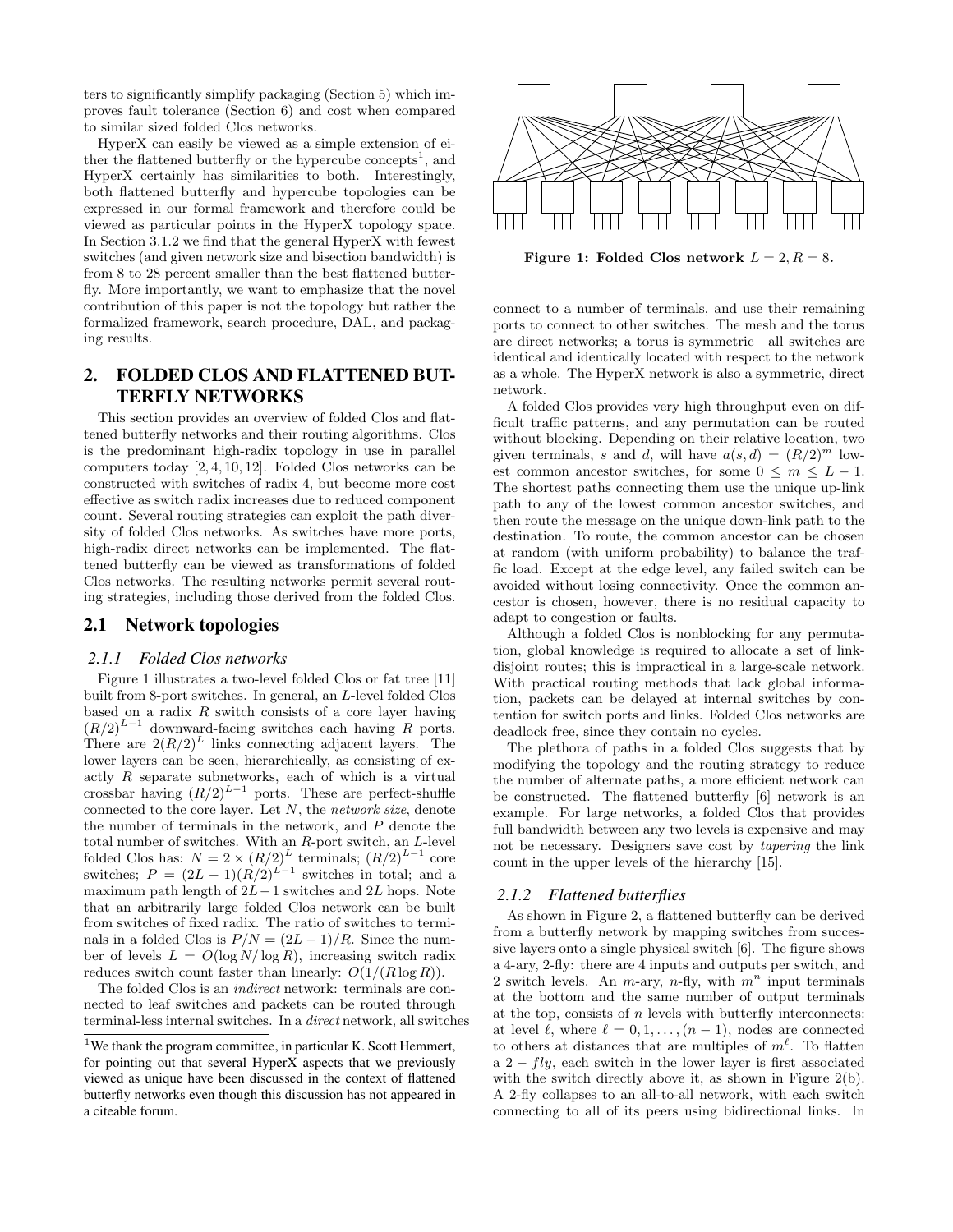

Figure 2: Flattening a butterfly network. (a) A 2-ary 4-fly, with unidirectional links. (b) Switches in the same vertical position will be coalasced. (c) The 4-ary 2-flat. Interswitch links are bidirectional.

general, when an  $m$ -ary,  $n$ -fly is flattened, the resulting network is identical to an  $n-1$  dimensional array of switches, with extent  $m$  in each dimension; each switch connects to m terminals; and each switch is connected to each of the  $m-1$  other switches that align with it in each of the dimensions, hence  $(n-1)(m-1)$  neighboring switches. In order to maintain full bisection bandwidth and preserve the ability to route any permutation without contention, the intra-switch links require twice the bandwidth of the terminal links. The number of shortest paths in the flattened butterfly is at most  $(n-1)!$ . Since  $n = O(\log N)$ , we expect that n will be a small integer in practice. The resulting path diversity, considering shortest paths only, is far less than in the folded Clos.

#### 2.2 Routing algorithms for the folded Clos

We use the term router to mean the logic that determines the output port taken by a packet arriving at an intermediate switch. Deterministic routers choose a fixed route between any source-destination pair. Oblivious routers choose paths dynamically but the choice is not based on network load. Adaptive routers choose a path based on network load in an attempt to avoid congested regions of the network. Deterministic routing leads to hot spots and poor throughput under certain traffic conditions [3]. Adaptive routing on a per packet basis can cause out of order delivery within a flow of packets between two terminals, which must be handled by the end to end packet protocols.

A folded Clos may be routed deterministically, obliviously, or adaptively. Oblivious routing sends each packet via a different randomly chosen common ancestor to distribute network load over all of the shortest paths. Adaptive routing selects paths based on buffer occupancy on the candidate paths. The advantages of adaptive folded Clos routing and its adequate implementation are discussed in [5]. We will describe routing options for the flattened butterfly in Section 3.3.

## 3. THE HYPERX TOPOLOGY

A HyperX is a direct network of switches in which each switch is connected to some fixed number T of terminals. A terminal can be a compute node, cluster of compute nodes, I/O node, or any other interconnected device. The switches are viewed as points in an L-dimensional integer lattice. Each switch is identified by a coordinate vector, or multiindex  $I \equiv (I_1, \ldots, I_L)$  where  $0 \leq I_k \leq S_k$  for each  $k = 1...L$ . In each dimension, the switches are fully connected. Thus, there are bidirectional links from each switch to exactly  $\sum_{k=1}^{L} (S_k - 1)$  other switches: a switch connects to all others whose multi-index is the same in all but one coordinate. The number P of switches in the HyperX satisfies  $P = \prod_{k=1}^{L} S_k$ .

In a simple HyperX all links have uniform bandwidth. The topology can be generalized by allowing the link bandwidths to be multiples of some unit of bandwidth, to model the option of trunking of multiple physical layer links. This flexibility can be exploited to provide uniform bandwidth between dimensions with different values of S, and to allow different bandwidths between terminal and intra-switch links. We let  $K \equiv (K_1, \ldots, K_L)$  represent the relative link bandwidths in each of the dimensions, where the unit of bandwidth (conceptually offered by one hardware link and one switch port) is the bandwidth of the terminal-to-switch connections. A regular HyperX is one for which  $S_k = S$  and  $K_k = K$  for all  $k = 1...L$ . Thus, a regular HyperX is determined by the parameters  $L, S, K$ , and  $T$  and we shall refer to it as a regular  $(L, S, K, T)$  HyperX.

Figure 3 shows two examples of the HyperX topology. There are  $32$  terminals shown in Figure  $3(a)$  where  $4$  terminals are attached per switch. Switches are organized in two dimensions. There are two switches in the first dimension, and four switches in the second dimension creating an irregular HyperX. The regular HyperX in Figure 3(b) also has 4 terminals per switch and two switch dimensions, but each dimension consists of three switches and supports 36 terminals.

Note that a hypercube is a regular HyperX with  $(S =$  $2, K = 1, T = 1$ . A fully connected graph is a HyperX with  $L = 1$ . We can also describe the flattened butterfly topology as a regular HyperX with  $T = S$  and either  $K = 1$  or for full bisection bandwidth,  $K = 2$ . The topology of the YARC high-radix switch [17] is  $(L = 2, S = 8, K = 1, T = 1)$ .

The bisection bandwidth of a HyperX is realized by cutting one of its dimensions in half. The channel bisection of such a cut is

$$
C_m \equiv (1/4) \; K_m S_m \prod_{k=1}^{L} S_k \; = \; (P/4) \; K_m S_m \qquad (1)
$$

if dimension m is bisected. If  $K_mS_m$  is smallest among all the dimensions of the HyperX, so that  $K_mS_m \leq K_kS_k$  for all  $k = 1, \ldots, L$ , then (1) determines the bisection bandwidth.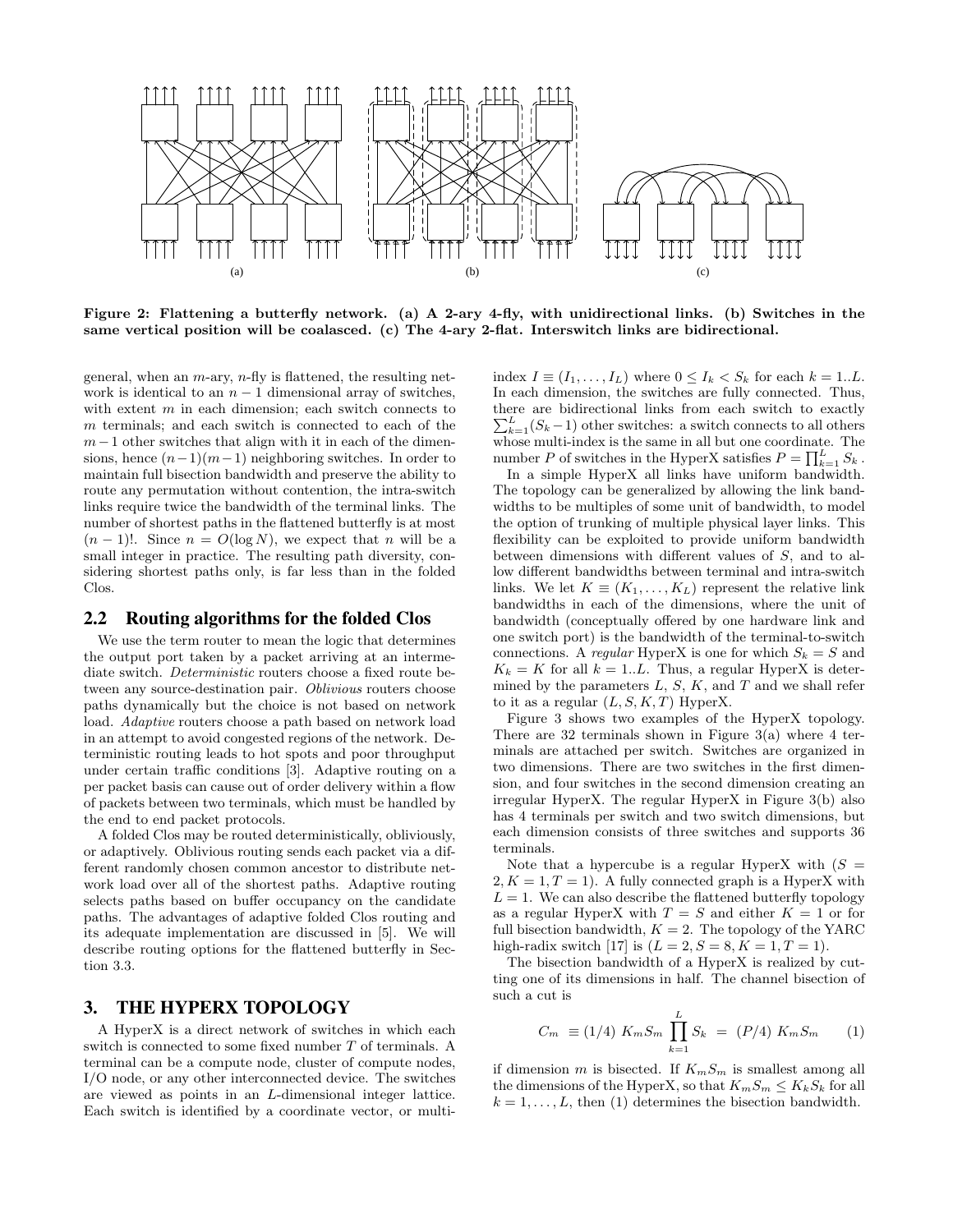

Figure 3: Two examples of the HyperX topology. Dark circles (marked T) are terminals, light circles (marked R) are switches.

A HyperX network needs at least  $TP/2$  bidirectional links crossing any bisection in order to be nonblocking. Thus, the ratio  $\beta = K_m S_m / 2T$  measures the relative bisection bandwidth of the architecture. As discussed above, for a regular  $(L, S, 2, S)$  HyperX, *i.e.* a flattened butterfly with double-wide switch-switch links, we have  $\beta = 1$ .

## 3.1 Achievable HyperX networks

We consider the problem of finding a best possible, by some criterion, HyperX satisfying switch radix, network size, and bisection bandwidth requirements. HyperX is a direct network; for switches with a given radix  $R$  we must therefore conform to the bound:

$$
T + \sum_{k=1}^{L} K_k (S_k - 1) \le R.
$$
 (2)

To create a system consisting of  $N$  terminal nodes, we need at least this many terminal links. With a total of  $P =$  $\prod_{k=1}^{L} S_k$  switches, each having T terminal links, this constraint becomes

$$
TP = T\left(\prod_{k=1}^{L} S_k\right) \ge N. \tag{3}
$$

With both  $R$  and  $N$  viewed as given, fixed constants, these equations provide both an upper bound (2) and a lower bound  $(3)$  on T for each possible network shape S. Werequire that there be enough bisection bandwidth. For some specified minimum relative bandwidth  $B$  we require that

$$
\beta \equiv \frac{\min(K_k S_k)}{2T} \ge B. \tag{4}
$$



Figure 4: HyperX Design Space  $(L = 2, K = 1, R =$ 128,  $N = 2^{17}$ ). No solutions: the lower bound exceeds the upper bound on  $T$  for all  $S$ .

Each dimension must consist of at least 2 switches:

$$
S_k \ge 2, \ k = 1, 2, \dots, L. \tag{5}
$$

Our objective is to find HyperX networks that satisfy the constraints above. Among the feasible networks, we prefer those with least cost, which to a first approximation is proportional to the number of switches,  $\prod_{k=1}^{L} S_k$ . A lowdimensional solution (with small  $L$ ) is also good, since it decreases the average hop count and yields more easily realized hardware implementations.

In contrast to the folded Clos, with switches of a given radix one cannot build an arbitrarily large HyperX. In fact, the largest HyperX network buildable with radix  $R$  switches is an  $(R - 1)$ -cube with one terminal per switch, so clearly we must have  $N \leq 2^{R-1}$ . As N approaches this limit, the smallest feasible L grows, making these HyperX topologies unattractive; the study in Section 4.2 bears this out. For high-radix switches, fortunately, the HyperX designs achievable in three or at most four dimensions turn out to be large enough for the exascale systems we have in mind.

## *3.1.1 The space of regular HyperX networks*

Since it is determined by fewer parameters, we can visualize the regular HyperX design space more easily than the general. In a regular HyperX, the network shape  $S$  and the trunking factor  $K$  are scalars.

Figures 4 and 5 show the design space of regular HyperX for a baseline example with  $R = 128$  (typical of the high-radix switches we expect in the near future) and  $N =$ 128K (a network size consistent with exascale performance). There are four free design space parameters, namely  $L, K, S$ , and  $T$ . We choose to fix the trunking factor  $K$  and dimension L and think about the resulting  $(S, T)$  space. Hence, we are seeking integer  $(S, T)$  pairs in the region bounded on the left by the vertical line  $S = 2$ ; below by the nonlinear network size bound (3), and above by the linear bandwidth (4) and switch port (2) bounds that have opposite slopes and form a roof over the allowable space. For some  $(R, N, K, L)$ combinations, the lower bound lies completely above these two upper bounds, and there are no feasible HyperX de-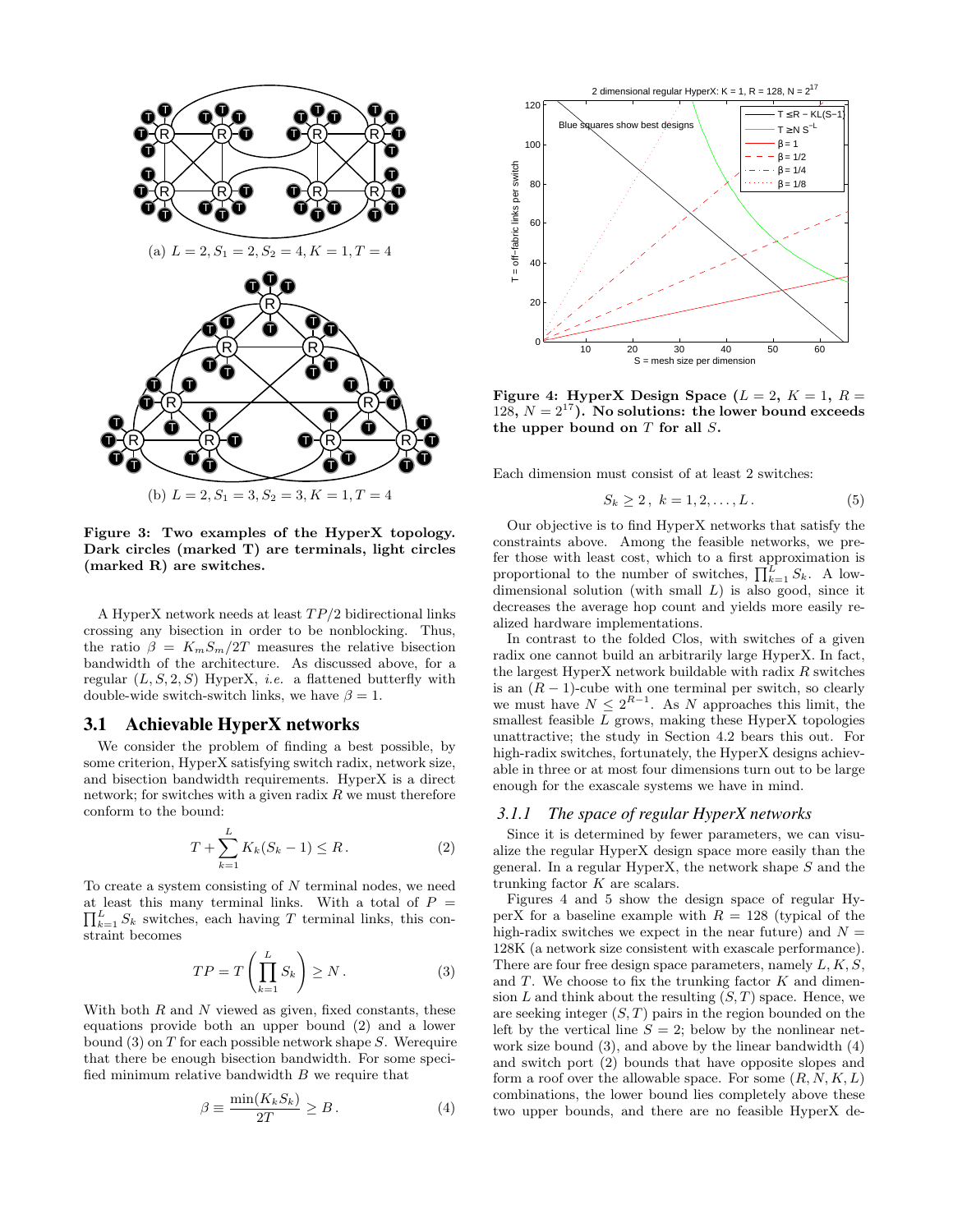

Figure 5: HyperX Design Space  $(L = 3, K = 1, R =$ 128,  $N = 2^{17}$ .

signs (Figure 4). For others, the region of allowed designs is bounded by these three constraints, having a leftmost corner, a topmost corner, and a rightmost corner (Figure 5). The leftmost is the most interesting, as it is the point of least switch count. These points (for several values of  $\beta$ ) are shown by blue squares and labeled with their  $(T, S)$  values.

#### *3.1.2 Selecting an optimum HyperX: An algorithm*

We have implemented an algorithm to find a general HyperX meeting the requirements of Section 3.1 and having fewest switches. Given the parameters  $N$ , R, and  $\beta$  of the design problem, our algorithm chooses a design specified by the dimension,  $L$ ; the number of terminals per switch,  $T$ ; the shape of the network,  $S$  (an  $L$ -vector); and the trunking factors,  $K$  (another L-vector); so that the network size  $(2)$ , switch port  $(3)$ , and bisection bandwidth  $(4)$  inequalities are satisfied and the switch count is smallest possible. We do this by an exhaustive search of the design space, but prune away designs early that are known to be either infeasible or suboptimal. The runtime of the algorithm for practical, large cases is a few seconds.

To restrict the design space to be searched, we exploit certain symmetries. First, we lose nothing by restricting the search to designs for which

$$
S_1 \le S_2 \le \dots \le S_L. \tag{6}
$$

Since the bisection bound depends on the smallest of the  $S_k K_k$ , we also can assume that

$$
K_1 \ge K_2 \ge \cdots \ge K_L \tag{7}
$$

Once a feasible design is found, its switch count is an upper bound on the best achievable design. Any other design that cannot be better will be rejected. Let O represent the smallest switch count for all feasible designs so far discovered. We add the inequality

$$
\prod_{k=1}^{L} S_k \le O \tag{8}
$$

to further restrict the set of designs to be searched. In particular, the network size constraint tells us that if we are seeking to find configurations that reduce  $O$ , we can restrict our attention to designs for which  $T$  is large enough to achieve the desired network size given that the number of switches in an improved design is going to be less than  $O$ ; we therefore restrict the search values of  $T$  to those that satisfy

$$
N \le T(\prod_{k=1}^{L} S_k) \le TO \Rightarrow T \ge \lceil N/O \rceil \equiv T_{\min}.
$$
 (9)

As for the range of dimensions to search, we have  $1 \leq L \leq$  $R-1$ , the upper bound being achieved for a hypercube.

### 3.2 Comparing general and regular HyperX

We can ask whether or not an irregular HyperX can be significantly more attractive than a best possible regular HyperX or flattened butterfly. To that end, we conducted an experiment. For typical values of the design problem parameters  $(N = 2^{17}, R = 2^7, \text{ and } B \in \{0.125, 0.25, 0.5, 1\})$ we found best (having fewest switches) regular and general HyperX designs. Table 1 shows the results.

The irregular HyperX has fewer switches in all cases, the reduction in number ranging from 8 to 28 percent. Interestingly, the best results were always three dimensional in the general case, whereas the best regular designs were four dimensional in two cases. Flattened butterflies are regular HyperX networks for which  $K = 2$ . If we add this restriction then for the full bisection-bandwidth case ( $\beta = 1$ ) we get an inferior design  $(L = 4, S = 11, K = 2, T = 9)$  having 14,641 switches. If we add the additional restriction imposed by the flattened butterfly, namely  $T = S$ , then we have a network with  $S = 11$  and size  $N = 11^5 = 161,051$  with 29,979 more terminal ports than needed.

# 3.3 Routing algorithms for the HyperX

The set of shortest paths between two switches in a HyperX is determined by their coordinate vectors. Consider paths from switch zero (all its coordinates are 0) to switch  $I = (I_1, \ldots, I_L)$ . The length of each shortest path is equal to the number of nonzero elements of I. Let  $\Delta$  be the set dimensions k for which  $I_k \neq 0$ . We call these the *offset* dimensions; the others are aligned dimensions. Every shortest path goes directly (by one step) from the source 0 to the destination in each of the offset dimensions in some sequence. If the number of offset dimensions (i.e. the cardinality of  $\Delta$ ) is D, then there are D! shortest paths.

A minimal deterministic routing method is obvious: route to the destination by the shortest path determined by moving in the dimensions of  $\Delta$  in a fixed order; without loss of generality, in order of increasing dimension number. This is known as dimension-order routing. Minimal adaptive routing is possible. When one dimension is blocked due to buffer congestion at the downstream switch, we choose another offset dimension. We call this Min-AD. Min-AD adaptively explores the space of D! shortest paths. An oblivious routing algorithm, inspired by Valiant [19], routes all packets through an intermediate node chosen at random with uniform probability.

As shown by Kim, Dally, and Abts [6], adaptive nonminimal routing is in general better than either deterministic or oblivious routing for a flattened butterfly, and this is true for the HyperX. They proposed the adaptive Clos-AD algorithm, which chooses, at a packet's source node, between dimension ordered minimal routing and non-minimal rout-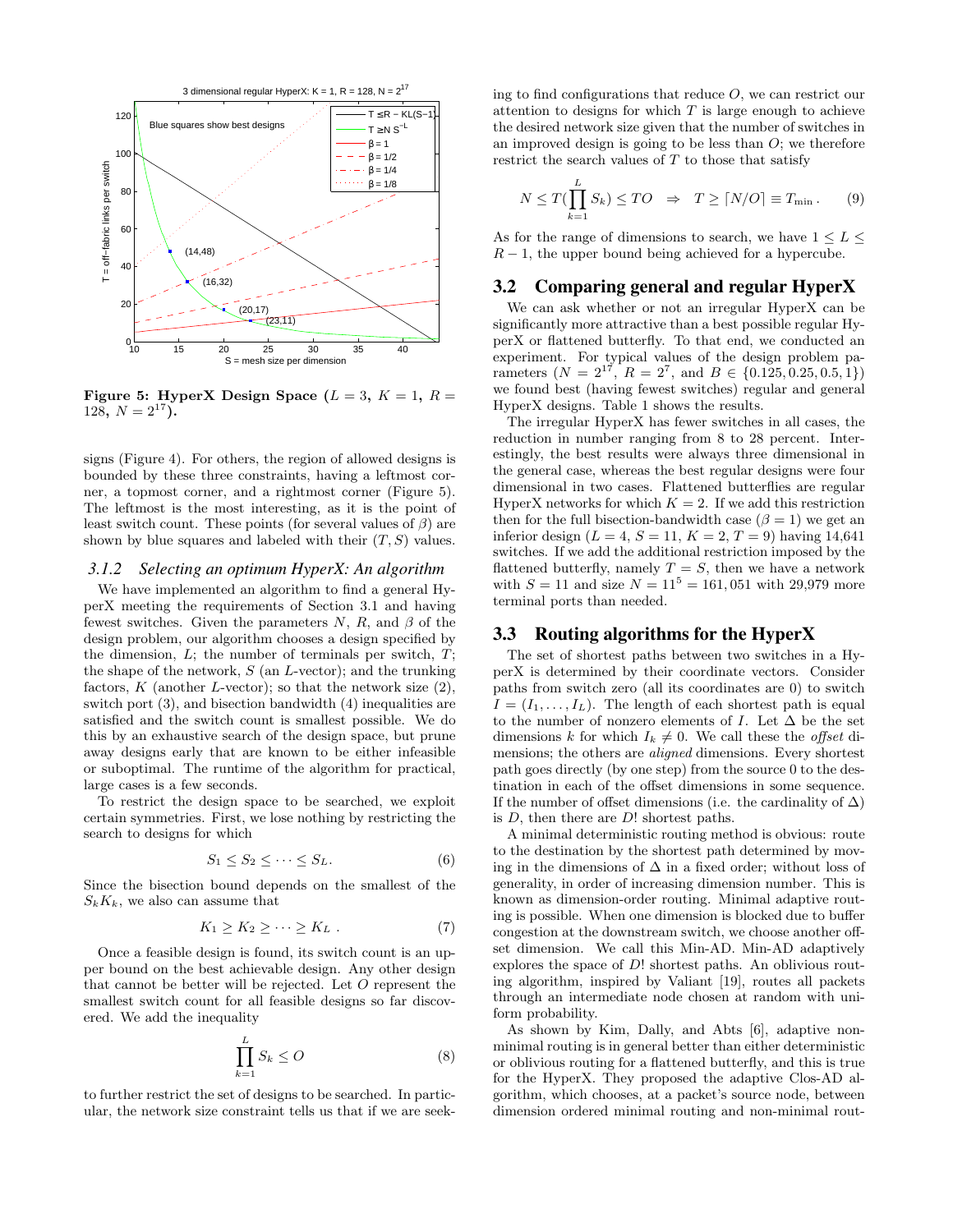| $\boldsymbol{\beta}$ | Best Regular                            | Switch Count | Best General                              | Switch Count |
|----------------------|-----------------------------------------|--------------|-------------------------------------------|--------------|
| $0.125$              | $L = 4, S = 7, K = 2, T = 55$           | 2401         | $S = (5, 19, 19), K = (4, 1, 1), T = 76$  | 1805         |
| 0.25                 | $L = 3, S = 14, K = 2, T = 48$          | 2744         | $S = (3, 27, 30), K = (9, 1, 1), T = 54$  | 2430         |
| 0.5                  | $L = 3, S = 16, K = 2, T = 32$          | 4096         | $S = (3, 35, 36), K = (12, 1, 1), T = 35$ | 3780         |
| 1.0                  | $L = 4$ , $S = 10$ , $K = 3$ , $T = 14$ | 10000        | $S = (5, 38, 38), K = (8, 1, 1), T = 19$  | 7220         |

Table 1: Best regular and general HyperX networks for  $N = 2^{17}$  and  $R = 128$ .

ing, based on estimates of queuing delay. If it chooses to route non-minimally, Clos-AD routes to a randomly chosen lowest common ancestor switch, considering the network as a transformed folded Clos network. The packet therefore takes dimension ordered minimal paths from source to intermediate and from intermediate to destination nodes. The decision is made at the source node, and no packet can be derouted (take a non-minimal route) twice.

We argue that Clos-AD can be improved in two respects. First, by deciding to route minimally or not only at the source, it loses significant ability to adapt to congestion encountered en route. Second, by making a choice of intermediate node that is informed by a mapping of the folded Clos into the HyperX, it introduces dimensional asymmetry which has no apparent advantage due to the inherent symmetry in HyperX dimensions. To address the issues raised above, we propose the DAL (Dimensionally-Adaptive, Loadbalanced) routing algorithm:

- 1. Mark all offset dimensions as deroutable (unmarked) on creation of the packet at its source. On arrival at a switch:
- 2. Find an offset dimension with an unblocked path to an aligned switch in that dimension. If none exist, then:
- 3. Find an unmarked offset dimension and unblocked switch that is offset from the destination and if one exists then route and mark the dimension as no-longer-deroutable; else
- 4. Push the packet into a minimal, dimension-order, deterministic routed virtual channel.

Dimension-order routing, and therefore DAL, is deadlock free; the virtual channel used as a last resort is used to prevent deadlock.

Unlike Clos-AD, DAL deroutes in one of the HyperX dimensions at a time, treating each HyperX dimension independently and symmetrically. This tends to cause it to take shorter adaptive paths. While it may deroute just once per dimension, DAL can deroute as many times as there are offset dimensions. Unlike Clos-AD, DAL routes a packet only through the subnetwork of those nodes that are aligned with both the source and the destination. Once a packet comes into alignment with the destination in a certain dimension it remains there. Unlike Clos-AD, DAL may deroute a packet at each hop on its route, thereby adapting to congestion not visible at the source node.

# 4. EVALUATING HYPERX

We evaluate DAL routing for the HyperX topology and the DAL/HyperX combination in comparison to the folded Clos. We begin by showing simulation results that explore the performance of various routing algorithms on HyperX. They show that DAL is more effective than adaptive minimal, Valiant, and Clos-AD routing. Further simulations show that HyperX with DAL is generally better than an adaptively routed folded Clos with similar system configurations. We then analytically compare the number of switches in optimum HyperX and folded Clos topologies across a range of system parameters. For large networks built with radix 32 switches, folded Clos may be best, but HyperX is more cost effective when higher radix switches are used, even for million-node networks.

# 4.1 Performance results

We use a cycle-accurate simulator on a variety of synthetic traffic patterns. In all cases, switches have a four cycle delay and channels have a one cycle channel transmission delay, where we define a cycle as the time for a switch to send or receive a flit via one port. We define latency as the difference between the time a packet is received at a destination terminal and the time this packet is generated at the source terminal. We assume single-flit packets. If a packet makes four hops through the network from source to destination, it will transit 4 channels and 3 switches in 16 cycles. For simulation, sequential allocation is used for adaptive route computation [5]. For HyperX, we assume 6 virtual channels (VCs) per port: each port has 3 sets of 2 VCs. Cut-through flow control is used. One VC in each set is reserved for deadlock avoidance in the adaptive minimal and DAL routing algorithms. Each VC can hold up to 32 flits. Switches are input-queued; the iSLIP algorithm [13] is used for switch allocation. A crossbar has input speedup of 2.

Figure 6 presents a comparison of the routing algorithms (described in Section 3.3) on a typical HyperX (regular, with  $T = 8$ ,  $S = 8$ , and  $K = 1$ ) with 32-port switches, 4096 terminals, 512 switches, and where  $\beta$  is 0.5. We present three standard traffic patterns: Bit Complement; Bit Rotate; and Transpose [3], and one additional pattern, Swap2. Swap2 is a permutation designed to highlight the difference between Clos-AD and DAL. In this pattern, the evennumbered nodes exchange messages with a peer across the bisection in one dimension and the odd-numbered nodes exchange messages with a peer across the bisection in another dimension. These two offset dimensions correspond to the top two levels of the folded Clos that underlies Clos-AD.

Valiant routing [19] reliably achieves throughput of  $\beta$ : about half of all packets traverse any given bisection, twice, when routed via a random intermediate node (independent of traffic pattern). This throughput certainty comes at the price of higher latency for light traffic loads due to the increased hop count. Min-AD achieves throughput of  $2\beta$  on traffic patterns that do not cause congestion, such as uniform random, but throughput can degrade to  $1/T$  on patterns that cause congestion at the source.

The adaptive algorithms, Clos-AD and DAL, are better choices. For low loads, both algorithms choose a minimal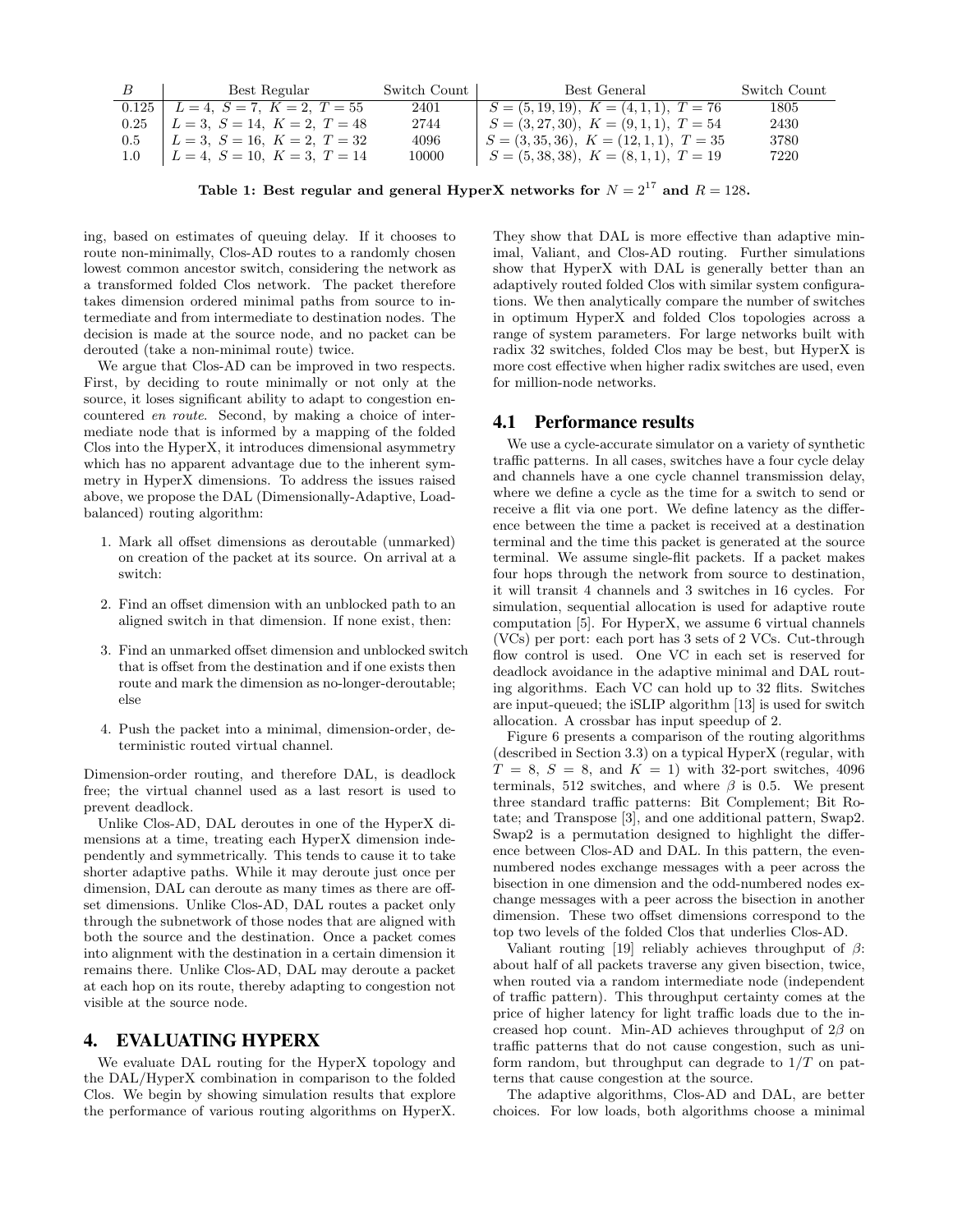

Figure 6: Load-latency graphs on the (a) Bit Complement, (b) Bit Rotate, (c) Transpose, and (d) Swap2 traffic patterns [3] of a regular HyperX network with  $N = 4096$ ,  $R = 32$ ,  $\beta = 0.5$ ,  $T = 8$ ,  $S = 8$ ,  $K = 1$ .

route and achieve low latency, whereas at high load, they adapt, choosing nonminimal routes to avoid congestion. The primary difference between the two algorithms is when they decide to adapt. Clos-AD estimates, at the source, the delay of a minimal route and a non-minimal route and makes its adaptation decision eagerly. DAL makes decisions lazily as the packet traverses the network and decides on the route independently per dimension. Eager adaptation means that Clos-AD has less information which could be out of date, while lazy adaptation allows DAL to be far more nimble.

Clos-AD is usually better than Min-AD and Valiant, but for transpose some limitations become apparent. Clos-AD makes its adaptation decision at the source. With the limited information available, its delay estimate is inherently imperfect. The delay estimate will be biased towards minimal paths for some patterns and towards non-minimal paths for others. Our delay estimate tends to underestimate the cost of the non-minimal path. This bias is the reason for the higher average hop counts of Clos-AD at all load levels when compared to DAL. On the Bit Complement pattern, the terminals connected to a given switch communicate with terminals connected to a single other switch, a pattern which congests the links on the shortest paths between them. Moreover, these shortest paths span all the dimensions, so DAL will deroute most packets in each dimension. For these patterns, CLOS-AD has the advantage of making that deroute decision once and for all, early, and this improves latency for low to medium load. On the Bit Rotation pattern, this congestion occurs but on few links. So the average latency of DAL approaches that of CLOS-AD for medium load.

DAL has higher saturation throughput than the alternatives on all patterns that we have tested. This is because it will take the minimal path whenever possible, but route around congestion when necessary. Furthermore DAL assesses congestion at each hop and independently for each dimension. Our Swap2 pattern is a good example of why DAL excels. The theoretical throughput of this pattern should be  $2\beta$ , which DAL is able to achieve. For this pattern, Clos-AD overlays a folded Clos network on top of the HyperX, and can therefore pick a route that goes through offset intermediate nodes in already aligned dimensions.

We follow our comparison of routing algorithms on HyperX by comparing HyperX networks using DAL to a folded Clos network using adaptive routing. Figure 7 presents the results of this comparison across the same set of traffic patterns.  $N = 4096$  and  $R = 32$  in all three networks and we use the same configuration as in Figure 6 for the HyperX with  $\beta = 0.5$ . The HyperX with  $\beta = 0.25$  has  $T = 14$ ,  $S = 7, K = 1$  so that  $P = 343$ . For a tapered folded Clos, we define  $\beta$  as

$$
\beta \equiv \frac{\text{number of links from core switches}}{\text{network size}}.
$$

The folded Clos (with  $\beta = 0.5$ ) needs three levels. There are 205 level 1 switches with 10 uplinks and 20 downlinks; 130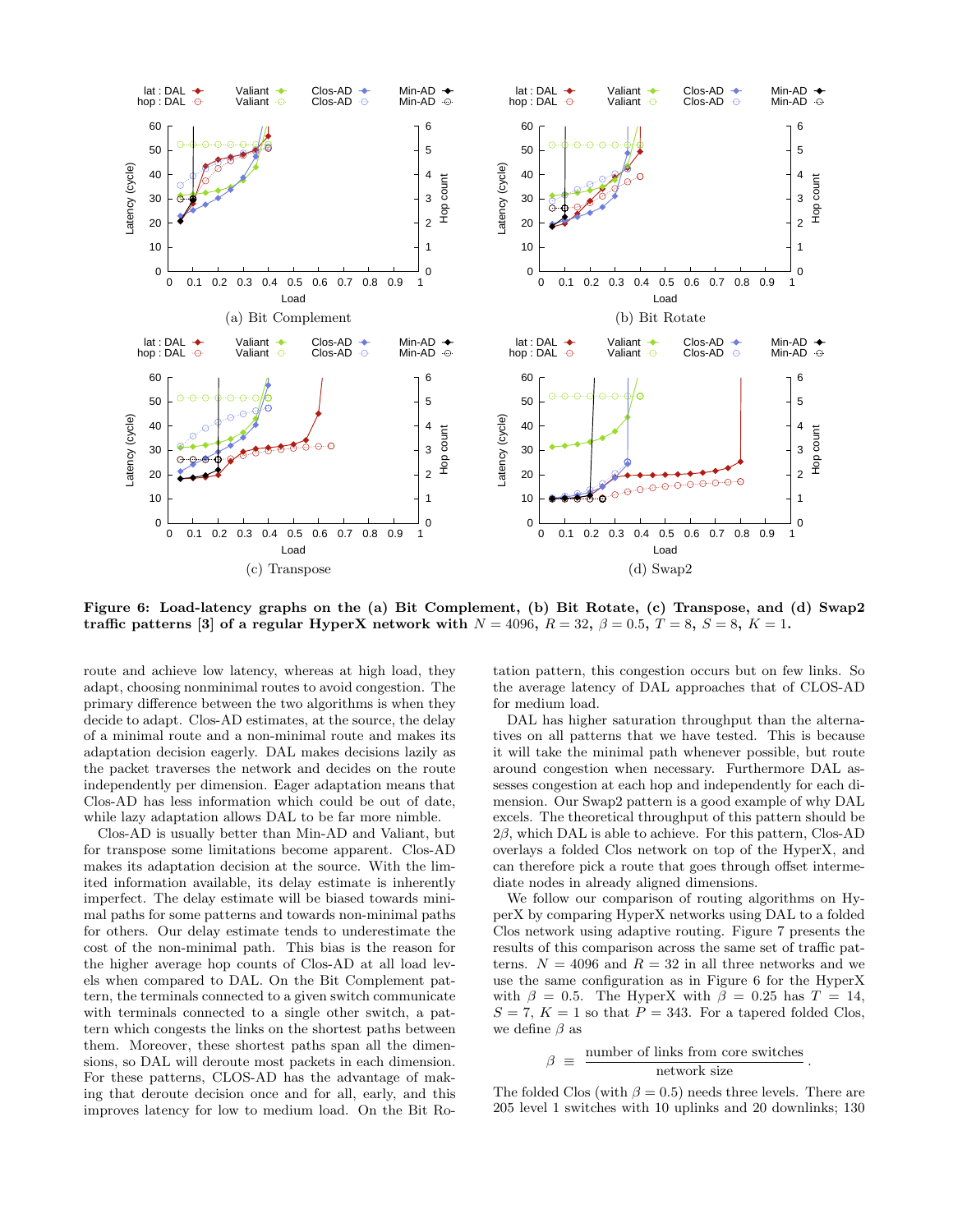

Figure 7: Load-latency graphs of HyperX networks using DAL routing compared with folded Clos networks using adaptive routing on the (a) Bit Complement, (b) Bit Rotate, (c) Transpose, and (d) Swap2 traffic patterns when  $N = 4096$ ,  $R = 32$ , and  $\beta$  is varied.

level 2 switches that have 16 uplinks and 16 downlinks; and 80 level 3 switches with 13 downlinks, 2 of them packaged per physical switch so that  $P = 415$ . In all cases, the folded Clos achieves a saturation throughput of  $\beta$  because the topology effectively forces all patterns to behave as if they are routed by Valiant. For the same reason, the hop count on folded Clos is generally higher than HyperX with DAL as seen in the Valiant routing case of Figure 6. The benefit of HyperX with DAL routing is that it is able to achieve a load of  $2\beta$ on patterns that don't exhibit congestion while maintaining a load of  $\beta$  on patterns that do.

## 4.2 Resource comparison

The previous section shows that DAL routing on HyperX networks provides very low network latencies for a range of traffic patterns. The focus of this section is a cost comparison of the folded Clos topology and the HyperX topology for a wide range of topological parameters.

In Figure 8, we vary network size  $(N)$ , switch radix  $(R)$ , and tapering ratio  $(\beta)$ . The vertical axis of the graphs depicts the number of switches divided by the number of terminals of the network. This measure can be thought of as an estimation of networking cost per terminal node. Steps in the graphs indicate that the dimension of the network increased. This is particularly important because an increase in dimension will result in an increase in cost for both HyperX and folded Clos. In HyperX networks, an increase in dimension effectively allows fewer terminal nodes to be connected to each switch resulting in an increase of the total number of switches to achieve a given network size. Folded Clos networks add another complete layer of switches to the network with each increase in dimension. In HyperX, because fewer terminal nodes can be connected to each switch as dimensions are added, the cost of each additional dimension is higher than a folded Clos where additional dimensions result in a constant cost increase. This addition is marginal at very high dimensions thus making folded Clos a better choice in this regime. Our data does indeed show that at low radices (such as radix 32) and high node counts, the cost of a folded Clos with  $\beta = x$  is comparable with that of a HyperX with  $\beta = 0.5x$ . The advent of high-radix switches changes this story because very large networks can be built with few dimensions. In the radix 128 and 256 cases, the cost of a folded Clos with  $\beta = x$  is comparable with that of HyperX with  $\beta = x$  on many configurations. We have shown that a HyperX can, on many traffic patterns, handle a higher load (as much as double) than a folded Clos of equal bisection bandwidth; this makes a compelling case for HyperX.

# 5. PACKAGING HYPERX

System packaging is a central practical concern in network design, especially for systems that occupy warehouse sized machine rooms. A good mapping between the network topology and the packaging hierarchy greatly simplifies the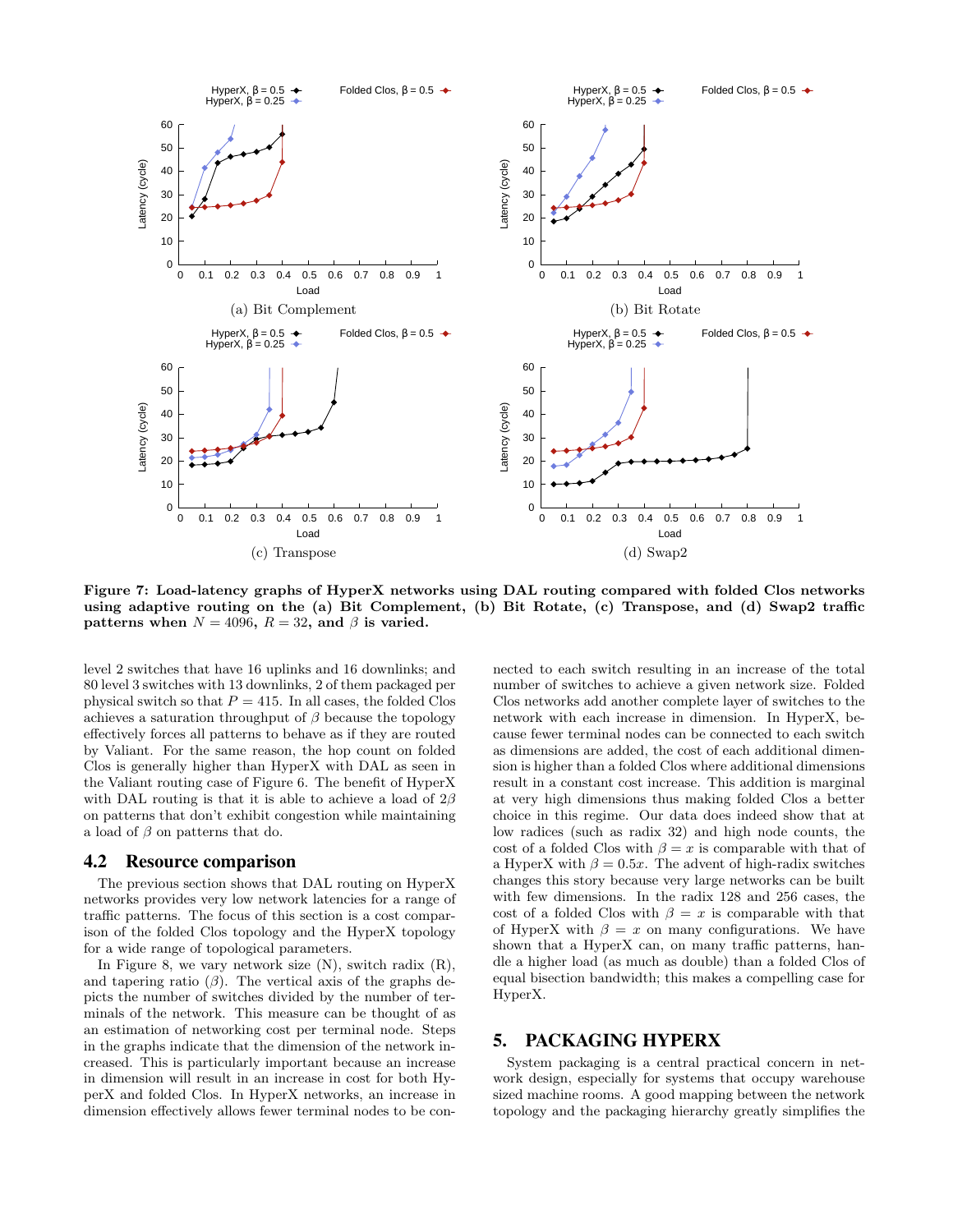

Figure 8: The number of switches while the network size is varied using switches with radix (a) 32, (b) 64, (c) 128, and (d) 256.

system wiring. For example an entire level of interconnect may be contained within a subsystem, minimizing the number of individual cables between subsystems. Depending on the topology, the number of cable assemblies can be further reduced by using cables with multiple parallel connections. This is particularly beneficial in optically connected systems where the number of parallel connections is not constrained by considerations of cable bulk or connector density. Parallel ribbon cables with up to 100 fibers have been demonstrated using MT connectors [16].

Minimizing the total cable length and using a regular structure that is easy to deploy are also key considerations. The Dragonfly [7] is an example of a system in which network and system packaging are co-designed to provide the most cost effective solution. The key difference between HyperX and Dragonfly is that HyperX assumes that all cables will likely be optical in the future, whereas Dragonfly assumes that intra-rack cables will be electrical (and cheaper) while inter-rack cables will be optical. As data rates increase and as optical cables become more commonplace, power and cost will likely favor optics even for intra-rack applications.

To minimize cabling in folded Clos networks, two packaging strategies are common. The first strategy embeds the switch hierarchy within the package hierarchy to exploit local interconnect within the enclosures. The second strategy combines multiple levels of switch components into a larger switch chassis. A 128K port folded Clos network using radix 128 switches requires three levels of switches. The first level can be integrated with groups of 64 processing elements. The top two levels can be combined to make 8192 port switch units.

In this arrangement only one stage of cabling is required, between the 2048, 64-node processing enclosures, and the 16, 8192-port switches. Each processor enclosure has 4 links to each of the switches. This requires a total of 32768 cables each with 8 fibers. There is a wide range of connection lengths, and the distribution of cable lengths is only known after detailed floor planning of the entire system.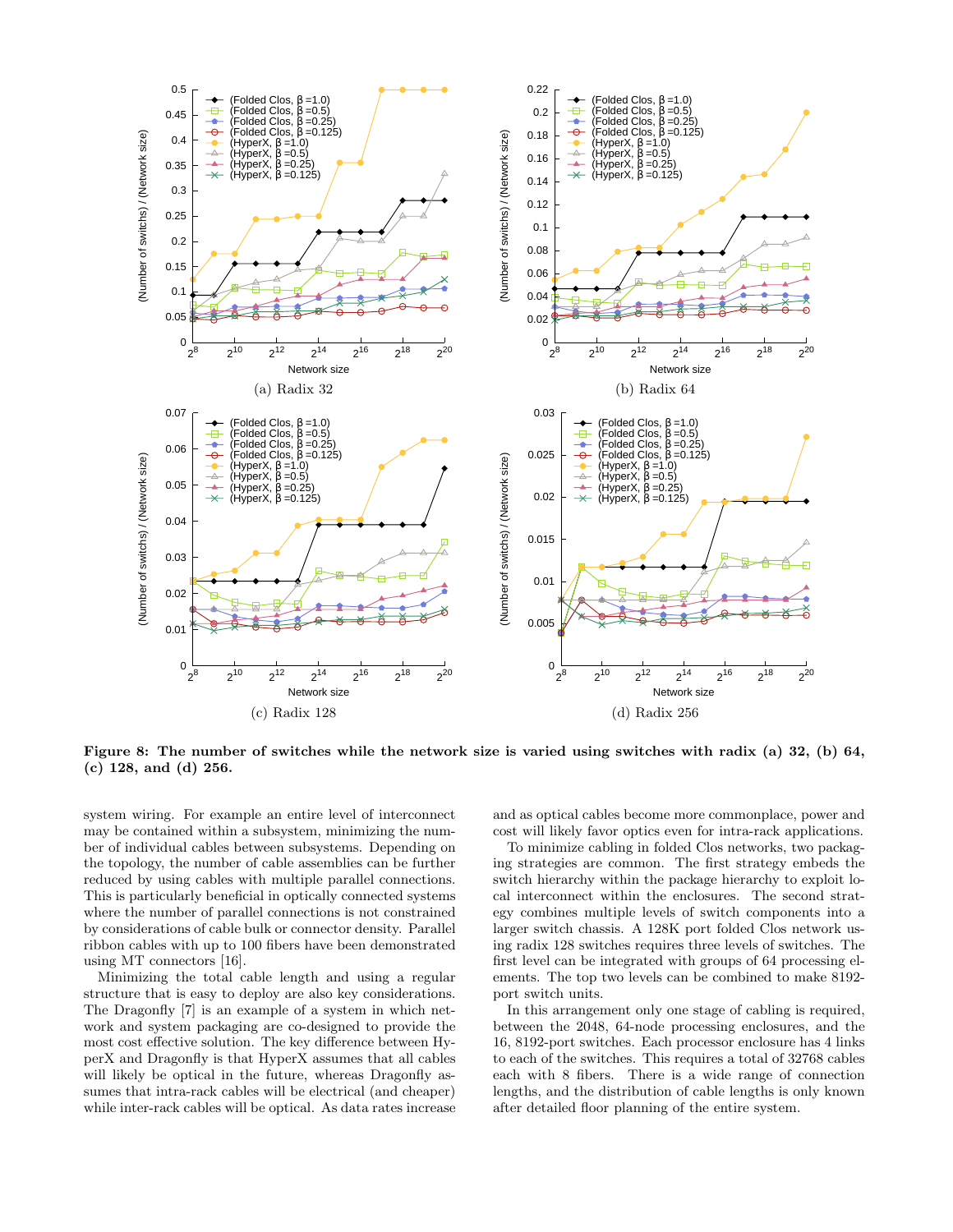

Figure 9: HyperX chassis showing wiring.

The flexibility of the HyperX topology allows a configuration to be selected such that the different dimensions of HyperX connectivity map directly onto the physical dimensions of the system. In the case of a 128K port system we can choose, for example, a three-dimensional HyperX with  $T = 16$ ,  $S_1 = 32$ ,  $S_2 = S_3 = 16$ ,  $K_1 = 1$ , and  $K_2 = K_3 = 2$ . The first dimension is routed within the enclosure, and the two further dimensions correspond to the placement of the enclosure within a two-dimensional array in the machine room.

Figure 9 shows the connectivity of switches with the enclosure. As HyperX is a direct topology the switch can be located on the same card as the processing elements. Each board thus comprises 16 terminal nodes and one switch. The 32 boards in an enclosure communicate via an optical backplane that links all switches in the rack in a fully connected network, forming the first HyperX dimension. This connects  $\binom{S_1}{2}$  = 496 pairs of nodes using 992 waveguides or fibers. The optical backplane further aggregates the second and third dimension links to enable the use of parallel fiber ribbons for interconnect between enclosures. The aggregation networks require a further 1920 waveguides per level.

Figure 10 shows the placement of enclosures in a twodimensional array. Each enclosure is connected to each of its peers in both dimensions. Each pair of enclosures is connected by two separate fiber ribbons for resiliency. The wiring therefore consists of many replicated instances of 16 way all-to-all wiring patterns. Along the mid-line, at every row or column of racks, there are 64 optical fiber ribbons connecting all 8 enclosures on one side to the 8 on the other.

Each set of all-to-all wiring between rows or columns of 16 enclosures requires 120 fiber ribbon cables, in 15 distinct lengths. This pattern is repeated 64 times, 32 times in the X dimension and 32 times in the Y dimension, giving a total of 7680, 64-way fiber ribbon cables. Assuming a pitch between enclosures of 1.2m in each dimension with an additional meter of overhead, cable lengths range from 2.2m to



Figure 10: HyperX system floor plan.

19m. The total length of 64 way optical fiber ribbon is 60km. The direct correspondence between the HyperX dimensions and the physical dimensions of the enclosure arrays greatly simplifies the task of connecting the system. It also avoids wiring congestion points typical of folded Clos wiring at the core level.

# 6. FAULT TOLERANCE

Cables and connectors cause most of the failures in large scale networks. The move to optics will change the fault characteristics in some respects, but the dominant failure mechanism will remain individual links rather than switches. Timeout and retry mechanisms can be used to handle transient failures, however a network with half a million connections is likely to suffer hard link failures.

The massive path diversity in folded Clos networks creates the potential for a high degree of fault tolerance. Although